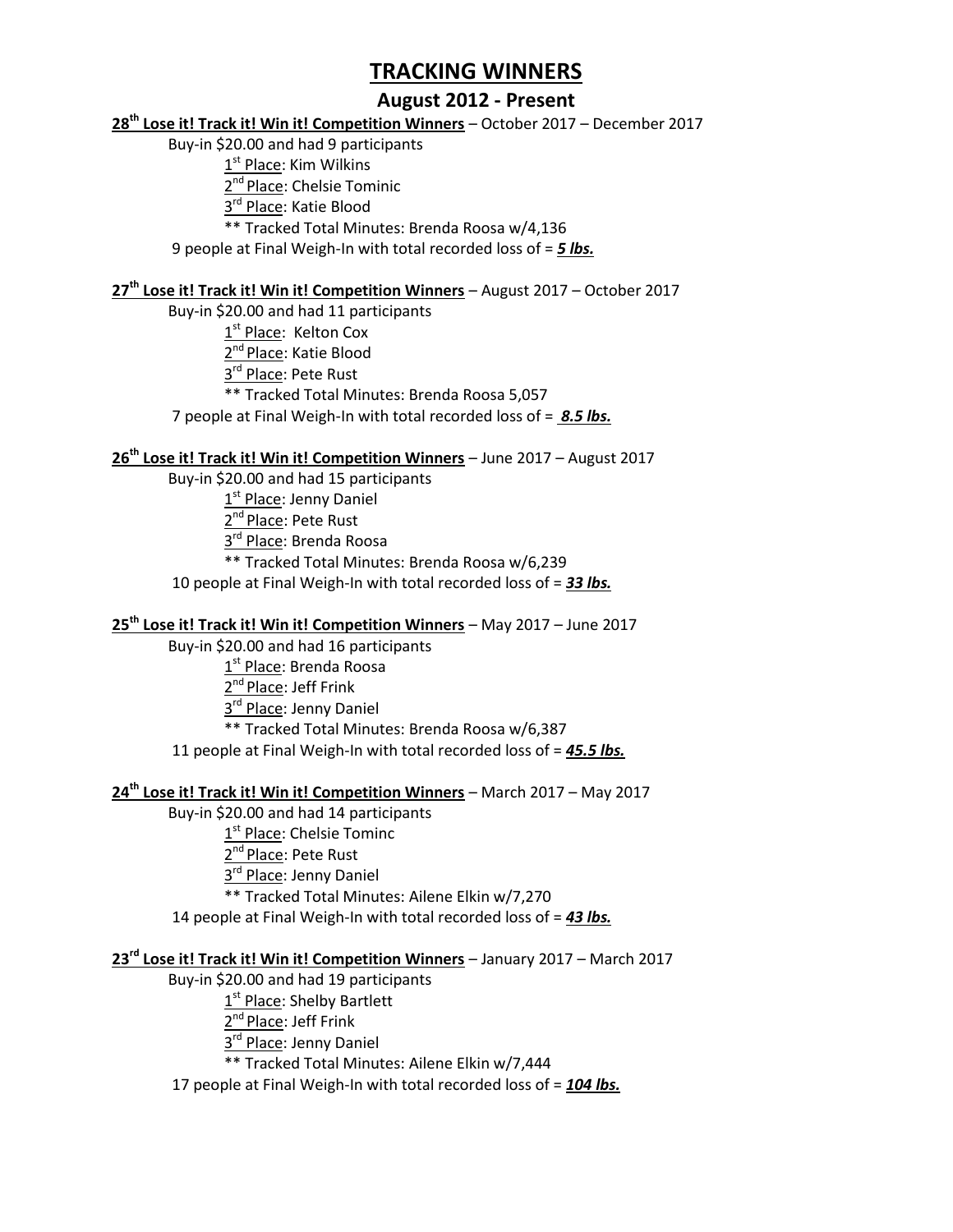## **August 2012 - Present**

#### **22nd Lose it! Track it! Win it! Competition Winners** – October 2016 – December 2016

Buy-in \$20.00 and had 15 participants

 $1^{\rm st}$  Place: Sherry Schumacher

2<sup>nd</sup> Place: Jenny Daniel

3<sup>rd</sup> Place: Angela Allen

\*\* Tracked Total Minutes: Brenda Roosa w/7,290

11 people at Final Weigh-In with total recorded loss of = *41.5 lbs.*

#### **21st Lose it! Track it! Win it! Competition Winners** – July 2016 – October 2016

Buy-in \$20.00 and had 14 participants

1<sup>st</sup> Place: Sherry Schumacher

2<sup>nd</sup> Place: Brenda Roosa

3<sup>rd</sup> Place: Angela Allen

\*\* Tracked Total Minutes: Brenda Roosa w/12,081

10 people at Final Weigh-In with total recorded loss of = *26 lbs.*

#### **20th Lose it! Track it! Win it! Competition Winners** – April 2016 – July 2016

Buy-in \$20.00 and had 16 participants

1<sup>st</sup> Place: Pete Rust \$144

2<sup>nd</sup> Place: Brenda Roosa \$64

3<sup>rd</sup> Place: Kim Wilkins \$48

\*\* Tracked Total Minutes: Brenda Roosa \$32 w/9,370

12 people at Final Weigh-In with total recorded loss of = *34 lbs.*

### **19th Lose it! Track it! Win it! Competition Winners** – January 2016 – April 2016

Buy-in \$20.00 and had 23 participants

1<sup>st</sup> Place: Autumn Holmes

2<sup>nd</sup> Place: Katie Duncombe

3<sup>rd</sup> Place: Ailene Elkin

\*\* Tracked Total Minutes: Brenda Roosa w/9,171

16 people at Final Weigh-In with total recorded loss of = *59 lbs.*

#### **18th Lose it! Track it! Win it! Competition Winners** – November 2015 – December 2015

Buy-in \$20.00 and had 6 participants

1<sup>st</sup> Place: Kim Wilkins

2<sup>nd</sup> Place: Chelsie Tomic

3<sup>rd</sup> Place: Katie Blood

\*\* Tracked Total Minutes: Brenda Roosa w/2,320

5 people at Final Weigh-In with total recorded loss of = *4 lbs.*

#### **17th Lose it! Track it! Win it! Competition INDIVIDUAL Winners** – September 2015 – November 2015

Buy-in \$20.00 and had 14 participants

1<sup>st</sup> Place: Katie Duncombe

2<sup>nd</sup> Place: Doug Garrick

3<sup>rd</sup> Place: Hope Gardea

\*\* Tracked Total Minutes: Brenda Roosa w/5,694

10 people at Final Weigh-In with total recorded loss of = *0 lbs. (look to buddy #'s)*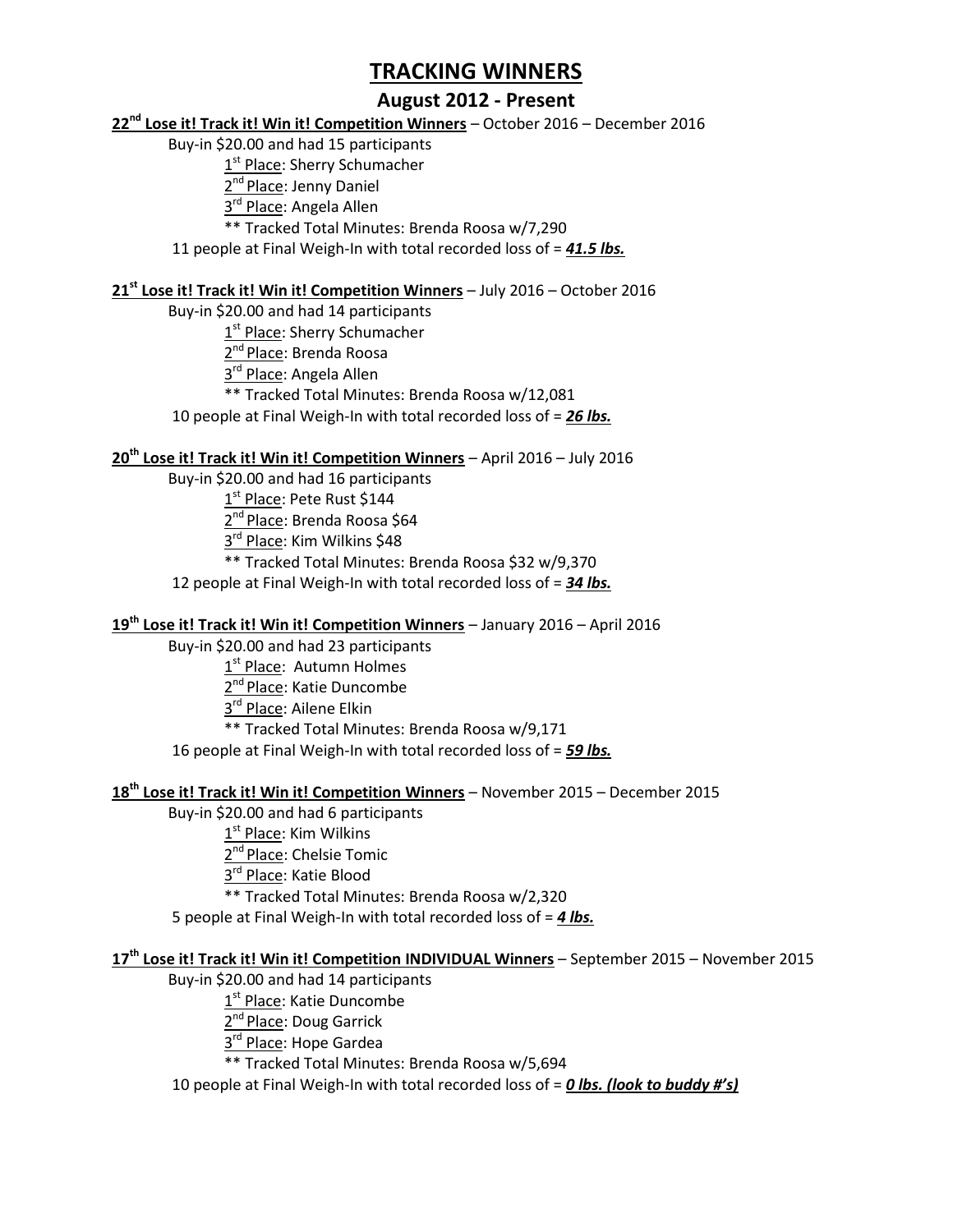## **August 2012 - Present**

#### **17th Lose it! Track it! Win it! Competition BUDDY Winners** – September 2015 – November 2015

Buy-in \$20.00 and had 28 participants (14 teams)

1<sup>st</sup> Place: Misty Springer & Doug Garrick

2<sup>nd</sup> Place: Katie Duncombe& Katie Blood

3<sup>rd</sup> Place: Ann Clevenger & Reed Clevenger

\*\* Tracked Total Minutes: Brenda Roosa w/5,694

17 (8 teams) people at Final Weigh-In with total recorded loss of = *42 lbs.*

#### **16th Lose it! Track it! Win it! Competition Winners** – July 2015 – September 2015

Buy-in \$20.00 and had 27 participants

1<sup>st</sup> Place: Shelby Bartlett

2<sup>nd</sup> Place: Pete Rust

3<sup>rd</sup> Place: Kathy Jetmore

\*\* Tracked Total Minutes: Brenda Roosa w/4,545 minutes

22 people at Final Weigh-In with total recorded loss of = *123.5 lbs.*

## **15th Lose it! Track it! Win it! Competition Winners** – May 2015 – July 2015

Buy-in \$20.00 and had 13 participants

1<sup>st</sup> Place: Kim Wilkins

2<sup>nd</sup> Place: Elaine Rich

3<sup>rd</sup> Place: Ailene Elkin

\*\* Tracked Total Minutes: Brenda Roosa w/4,842 minutes

8 people at Final Weigh-In with total recorded loss of = *7.5 lbs.*

#### **14th Lose it! Track it! Win it! Competition Winners** – March 2015 – May 2015

Buy-in \$20.00 and had 11 participants

1<sup>st</sup> Place: Ailene Elkin

2<sup>nd</sup> Place: Mark Westenskow

3<sup>rd</sup> Place: Joyce Peverley

\*\* Tracked Total Minutes: Ailene Elkin w/6,230 minutes

10 people at Final Weigh-In with total recorded loss of = *26 lbs.*

#### **13th Lose it! Track it! Win it! Competition Winners** – January 2015 – March 2015

Buy-in \$20.00 and had 17 participants

1<sup>st</sup> Place: Mark Westenskow

2<sup>nd</sup> Place: Jeff Frink

3<sup>rd</sup> Place: Brenda Roosa

\*\* Tracked Total Minutes: Ailene Elkin w/7,600 minutes

10 people at Final Weigh-In with total recorded loss of = *81.5 lbs.*

#### **12th Lose it! Track it! Win it! Competition Winners** – September 2014 – November 2014

Buy-in \$20.00 and had 15 participants

 $1^{\rm st}$  Place: Kelton Cox

2<sup>nd</sup> Place: Mary Lou Holcomb

3<sup>rd</sup> Place: Joyce Peverley

\*\* Tracked Total Minutes: Kim Wilkins w/2,900 minutes

10 people at Final Weigh-In with total recorded loss of = *11 lbs.*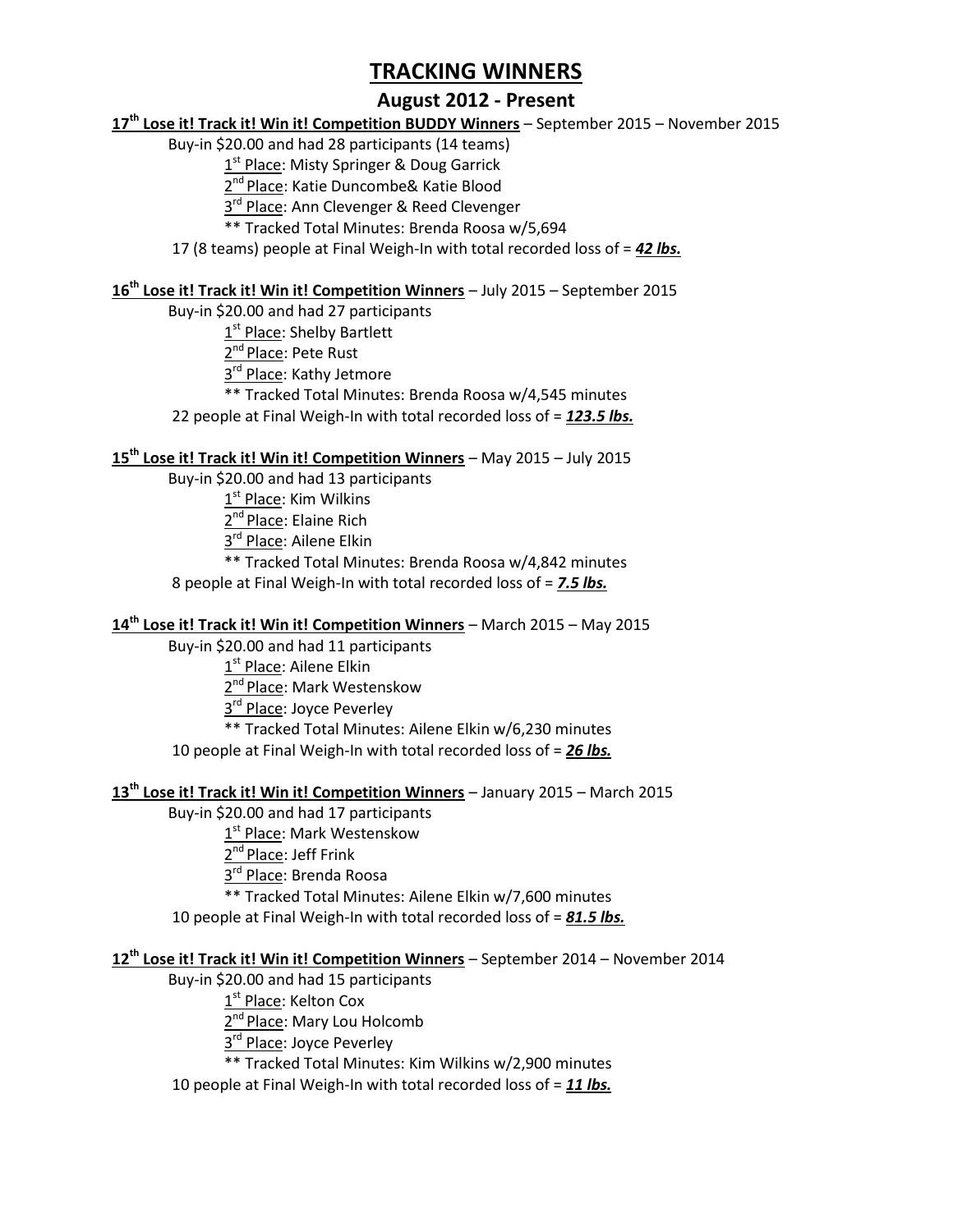## **August 2012 - Present**

#### **11th Lose it! Track it! Win it! Competition Winners** – August 2014 – September 2014

Buy-in \$20.00 and had 13 participants

1<sup>st</sup> Place: Brandon Brady \$130

2<sup>nd</sup> Place: Joe Kizzire \$65

3<sup>rd</sup> Place: Kim Wilkins \$39

\*\* Tracked Total Minutes: Brenda Roosa \$26 w/3,456 minutes

11 people at Final Weigh-In with total recorded loss of = *45 lbs.*

#### **10th Lose it! Track it! Win it! Competition Winners** – May 2014 – July 2014

Buy-in \$20.00 and had 6 participants

1<sup>st</sup> Place: Katie Duncombe \$60

2<sup>nd</sup> Place: Katie Blood \$30

3<sup>rd</sup> Place: Kim Wilkins \$18

\*\* Tracked Total Minutes: Kim Wilkins \$12 w/3,320 minutes

4 people at Final Weigh-In with total recorded loss of = *18.5 lbs.*

#### **9 th Lose it! Track it! Win it! Competition Winners** – March 2014 – May 2014

Buy-in \$20.00 and had 9 participants

1<sup>st</sup> Place: Katie Duncombe \$90

2<sup>nd</sup> Place: Randy Koloff \$45

3<sup>rd</sup> Place: Kim Wilkins \$27

\*\* Tracked Total Minutes: Brenda Roosa \$18 w/3,845 minutes

8 people at Final Weigh-In with total recorded loss of = *17.5 lbs.*

#### **8 th Lose it! Track it! Win it! Competition Winners** – January 2014 – March 2014

Buy-in \$20.00 and had 10 participants

1<sup>st</sup> Place: Katie Duncombe \$100

2<sup>nd</sup> Place: Ailene Elkin \$50

3<sup>rd</sup> Place: Randy Koloff \$30

\*\* Tracked Total Minutes: Ailene Elkin \$20 w/ 2,934 minutes

7 people at Final Weigh-In with total recorded loss of = *35 lbs.*

### **7 th Lose it! Track it! Win it! Competition Winners** – October 2013 – December 2013

Buy-in \$20.00 and had 14 participants

1<sup>st</sup> Place: Brandon Brady \$150

2<sup>nd</sup> Place: Rebecca Briesmaster \$75

3<sup>rd</sup> Place: Vanessa Beckermann \$45

\*\* Tracked Total Minutes: Angela Allen \$30 w/ 2,934 minutes

12 people at Final Weigh-In with total recorded loss of = *49 lbs.*

### **BONUS WEIGH-IN**

Buy-in \$5.00 and had 11 participants

1<sup>st</sup> Place: Rebecca Briesmaster \$30

2<sup>nd</sup> Place: Brandon Brady \$18

3<sup>rd</sup> Place: Brian Beckermann \$12

7 people at Final Weigh-In with total recorded loss of = *7 lbs.*

#### **DOUBLE BONUS WEIGH-IN**

Buy-in \$5.00 and had 11 participants

1<sup>st</sup> Place: Rebecca Briesmaster \$30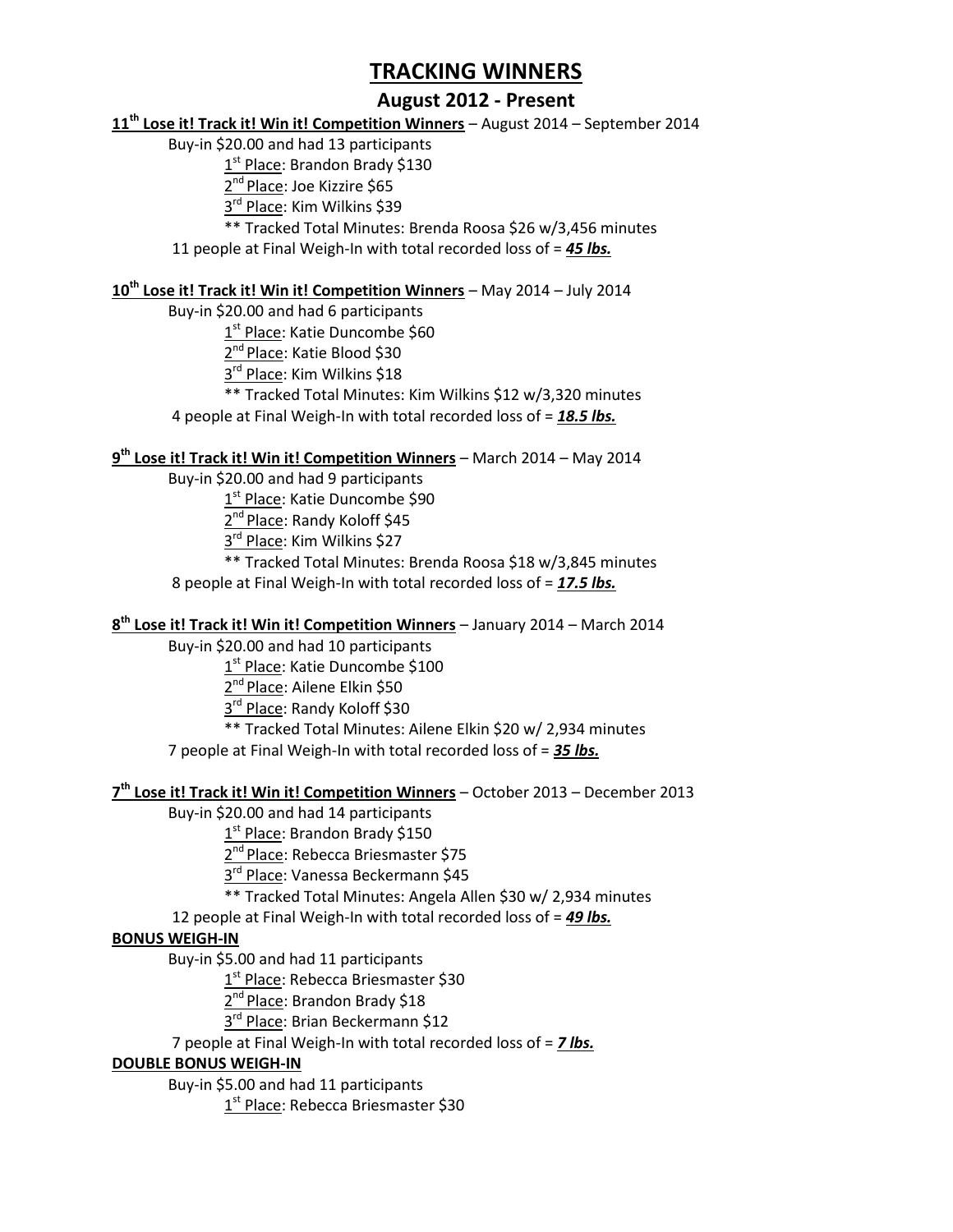## **August 2012 - Present**

2<sup>nd</sup> Place: Katie Blood \$18 3<sup>rd</sup> Place: Joyce Patterson \$12 8 people at Final Weigh-In with total recorded loss of = *11 ½ lbs.*

**6 th Lose it! Track it! Win it! Competition Winners** – July 2013-September 2013

Buy-in \$20.00 and had 9 participants 1<sup>st</sup> Place: Brian Beckermann \$90 2<sup>nd</sup> Place: Katie Duncombe \$45 3<sup>rd</sup> Place: Katie Blood \$27 \*\* Tracked Total Minutes: Brenda Roosa \$18 w/ 2,934 minutes 6 people at Final Weigh-In with total recorded loss of = *4.5 lbs.*

#### **5 th Lose it! Track it! Win it! Competition Winners** – May 2013-July 2013

Buy-in \$20.00 and had 9 participants

1<sup>st</sup> Place: Brian Beckermann \$90

2<sup>nd</sup> Place: Joyce Peverley \$45

3<sup>rd</sup> Place: Vanessa Beckermann \$27

\*\* Tracked Total Minutes: Brenda Roosa \$18 w/ 3,418 minutes

6 people at Final Weigh-In with total recorded loss of = *48 lbs.*

### **4 th Lose it! Track it! Win it! Competition Winners** – March 2013-May 2013

Buy-in \$20.00 and had 12 participants 1<sup>st</sup> Place: Brandon Brady \$120 2<sup>nd</sup> Place: Joe Kizzire \$72 3<sup>rd</sup> Place: Brenda Roosa \$48 8 people at Final Weigh-In with total recorded loss of = *28 lbs.*

#### **3 rd Lose it! Track it! Win it! Competition Winners** – January 2013-March 2013

Buy-in \$20.00 and had 7 participants 1<sup>st</sup> Place: Brandon Brady \$70 2<sup>nd</sup> Place: Joe Kizzire \$42 3<sup>rd</sup> Place: Mary Lou Holcomb \$28 6 people at Final Weigh-In with total recorded loss of = *16 ½ lbs.*

#### **2 nd Lose it! Track it! Win it! Competition Winners** – November 2012-December 2012

Buy-in \$20.00 and had 8 participants 1<sup>st</sup> Place: Brandon Brady \$80 2<sup>nd</sup> Place: Joyce Patterson \$48 3<sup>rd</sup> Place: Joe Kizzire \$32 6 people at Final Weigh-In with total recorded loss of = *18 ½ lbs.*

### **1 st Lose it! Track it! Win it! Competition Winners** – August 2012-October2012

Buy-in \$20.00 and had 21 participants

1<sup>st</sup> Place: Nichole Faull \$210 2<sup>nd</sup> Place: Angela Allen \$ 126 3<sup>rd</sup> Place: Yvonne Kelley \$ 84 14 people at Final Weigh-In with total recorded loss of = *49 ½ lbs.*